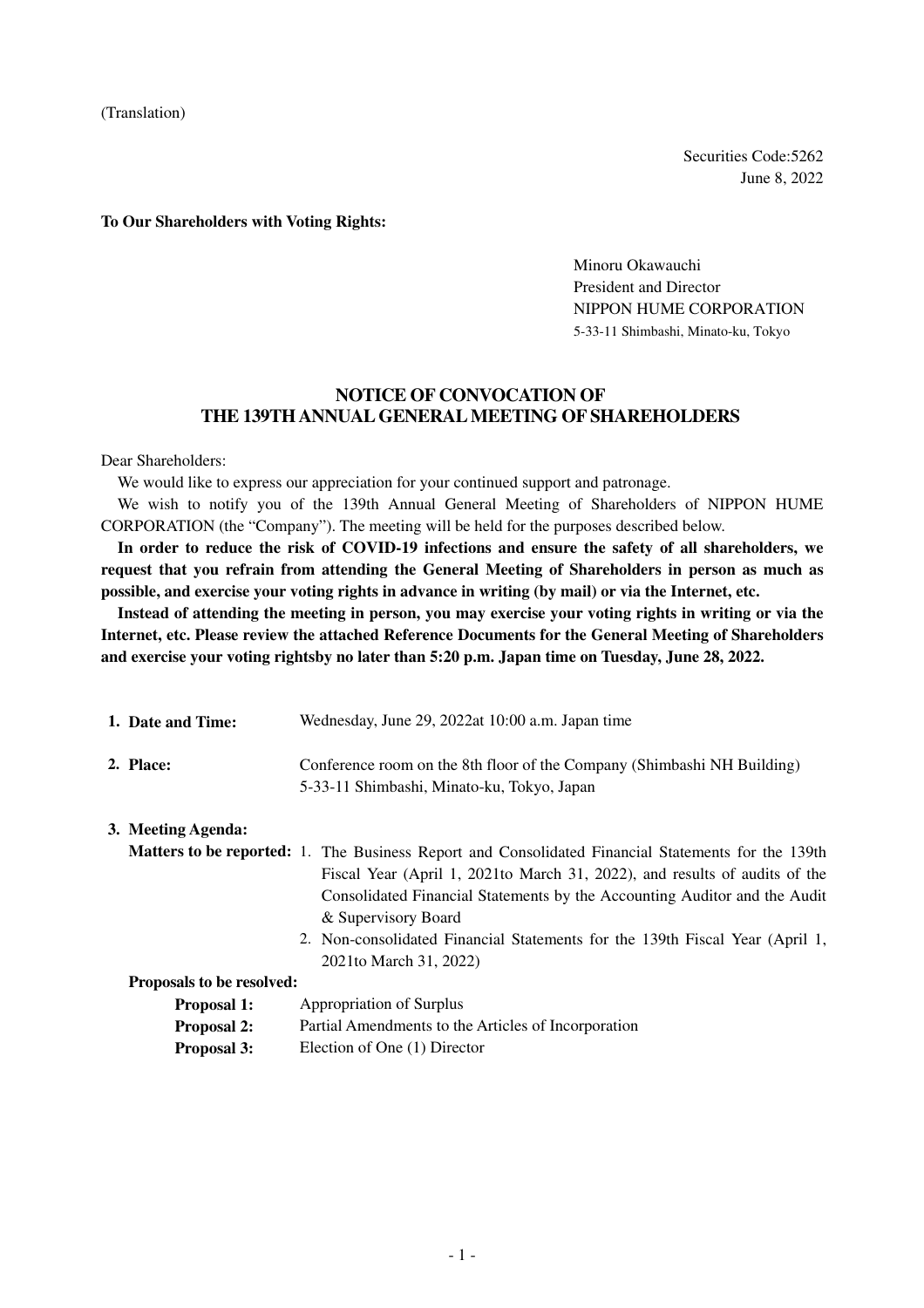- When attending the meeting, please submit the enclosed Voting Rights Exercise Form at the reception desk.
- Please note that the following items are not presented in the attached document of this notice of convocation, as they are posted on the Company's website, in accordance with laws and regulations and the provisions under Article 14 of the Company's Articles of Incorporation.
	- 1. Notes to the Consolidated Financial Statements
	- 2. Notes to the Non-Consolidated Financial Statements

The Consolidated Financial Statements and Non-Consolidated Financial Statements audited by the Audit & Supervisory Board and Accounting Auditor in preparing the Audit Report and Accounting Auditor's Audit Report, respectively, include the information in the attached document, as well as other information required to be disclosed in the "Notes to the Consolidated Financial Statements" and "Notes to the Non-Consolidated Financial Statements."

If the Reference Documents for the General Meeting of Shareholders, Business Report, Consolidated Financial Statements or Non-Consolidated Financial Statements require revisions, the revised versions will be posted on the Company's website.

#### **The Company's website (https://www.nipponhume.co.jp/)**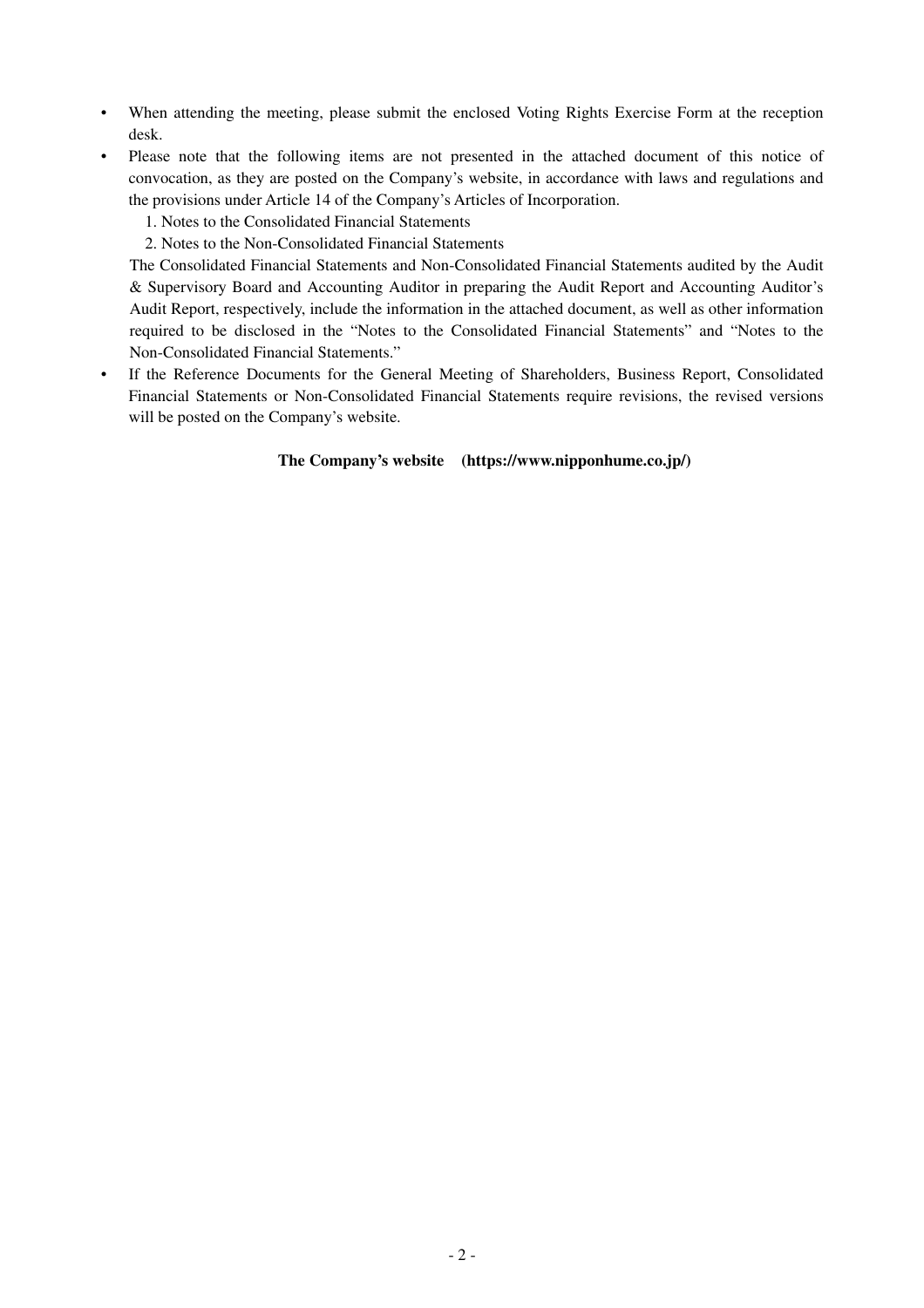# **Reference Documents for the General Meeting of Shareholders**

#### **Proposal 1:** Appropriation of Surplus

The Company proposes to distribute the surplus as described below.

The Company considers the distribution of profits to shareholders as an important management task. Our basic policy is to maintain stable dividend levels, while focusing on maintaining a sound financial structure. We strive to enhance overall return to shareholders by implementing purchases of treasury shares and other measures, taking into account factors such as performance.

Funds retained as internal reserves will be used as a portion of the funds invested in the development of new products and technologies and for capital investment in efficiency enhancement and reduction of power consumption, as well as for M&As. The efficiency of the investments is considered from a long-term perspective.

The Company is scheduled to pay the year-end dividend for the fiscal year under review as described below, taking into account factors such as non-consolidated financial results, consolidated financial results, financial conditions and the future management environment.

| 1) Type of dividend property             | Cash                                         |
|------------------------------------------|----------------------------------------------|
|                                          |                                              |
| 2) Appropriation of dividend property to | ¥20 per share for the Company's common stock |
| shareholders and its total amount        | Total dividends: ¥502,016,320                |
|                                          |                                              |

1. Details of the year-end dividend

#### 2. Other matters concerning the appropriation of surplus

| 1) Accounting item of surplus to increase and $\vert$ General reserve: ¥500,000,000 |  |
|-------------------------------------------------------------------------------------|--|
| the amount of increase                                                              |  |

| 2) Accounting item of surplus to decrease | Retained earnings brought forward: ¥500,000,000 |
|-------------------------------------------|-------------------------------------------------|
| and the amount of decrease                |                                                 |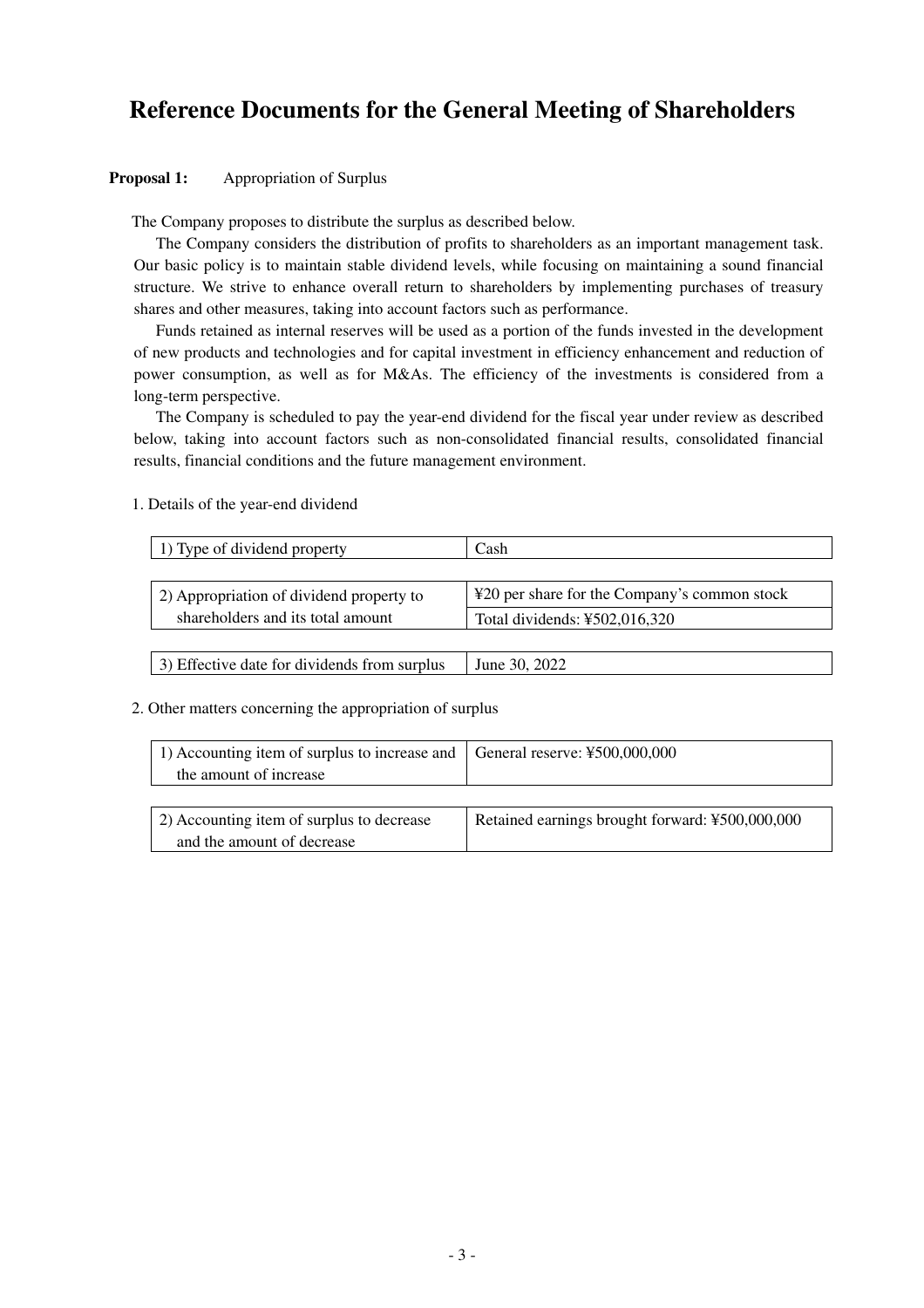## **Proposal 2:** Partial Amendments to the Articles of Incorporation

## 1. Reasons for the proposal

In conjunction with the revisions to be enforced on September 1, 2022 stipulated in the provisoof Article 1 of the supplementary provisions of the "Act Partially Amending the Companies Act" (Act No. 70 of 2019), a system for electronic provision of Reference Documents for the General Meeting of Shareholders will be introduced. Accordingly, the Articles of Incorporation of the Company shall be amended as follows.

- (1) The proposed Article 14, Paragraph 1 provides that information contained in the reference documents for the general meeting of shareholders, etc. shall be provided electronically.
- (2) The purpose of the proposed Article 14, Paragraph 2 is to establish a provision to limit the scope of matters to be included in the paper copy to be sent to shareholders who have requested it.
- (3) The provisions related to the internet disclosure and deemed provision of the reference documents for the general meeting of shareholders, etc. (Article 14 of the current Articles of Incorporation) will become unnecessary and will therefore be deleted.
- (4) In line with the above establishment and deletion of the provisions, supplementary provisions related to the effective date, etc. shall be established.

|                                                   | (Amended parts are underlined.)            |
|---------------------------------------------------|--------------------------------------------|
| <b>Current Articles of Incorporation</b>          | <b>Proposed Amendments</b>                 |
| Article 1 to Article 13 (Provisions are omitted)  | Article 1 to Article 13 (Remain unchanged) |
|                                                   |                                            |
|                                                   |                                            |
|                                                   |                                            |
| (Internet Disclosure and Deemed Provision of      | (Deleted)                                  |
| Reference Documents for the General Meeting of    |                                            |
| Shareholders, Etc.)                               |                                            |
|                                                   |                                            |
| Article 14 The Company may, when convening a      |                                            |
| general meeting of shareholders, deem that it has |                                            |
| provided information to shareholders pertaining   |                                            |
| to matters to be described or indicated in the    |                                            |
| reference documents for the general meeting of    |                                            |
| shareholders, business report, non-consolidated   |                                            |
| financial statements, and consolidated financial  |                                            |
| statements, by disclosing such information        |                                            |
| through the internet in accordance with the       |                                            |
| provisions provided in the Ordinance of the       |                                            |
| Ministry of Justice.                              |                                            |
|                                                   |                                            |

2. Content of the proposed amendments

The details of the proposed amendments are as follows.

(Amended parts are underlined.)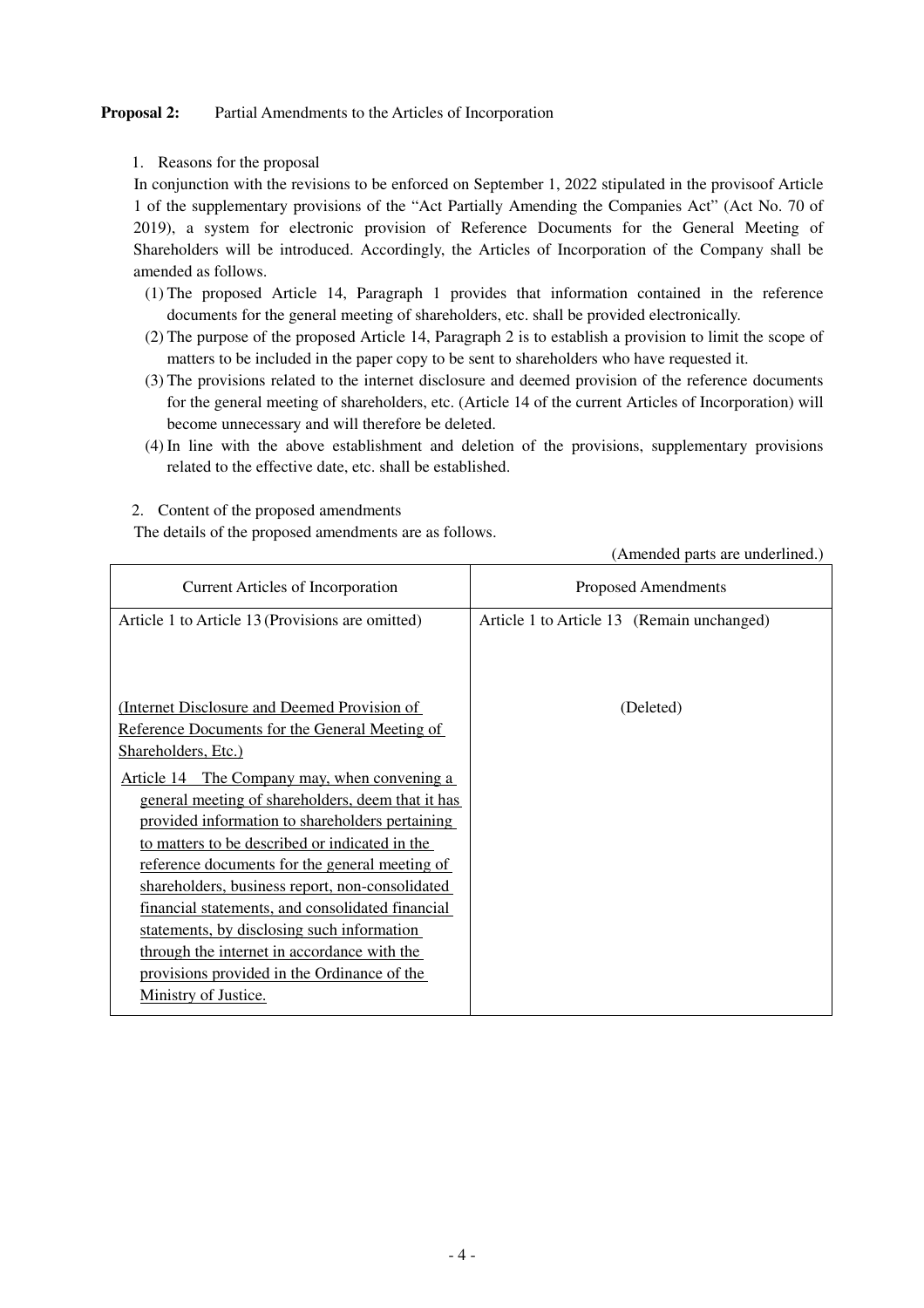| <b>Current Articles of Incorporation</b>             | <b>Proposed Amendments</b>                                                                                                                                                                                                                                                                                                                                                                                                                                                                                                                                                                                                                                                                                                                                                                                                                                                                                                                                                                  |
|------------------------------------------------------|---------------------------------------------------------------------------------------------------------------------------------------------------------------------------------------------------------------------------------------------------------------------------------------------------------------------------------------------------------------------------------------------------------------------------------------------------------------------------------------------------------------------------------------------------------------------------------------------------------------------------------------------------------------------------------------------------------------------------------------------------------------------------------------------------------------------------------------------------------------------------------------------------------------------------------------------------------------------------------------------|
| (Newly established)                                  | (Measures for Electronic Provision, Etc.)<br>Article 14<br>1. The Company shall, when convening a<br>general meeting of shareholders, provide<br>information contained in the reference<br>documents for the general meeting of<br>shareholders, etc. electronically.<br>2. Among the matters to be provided<br>electronically, the Company is not<br>obligated to include all or part of the<br>matters stipulated in the Ordinance of the<br>Ministry of Justice in the paper copy to be<br>sent to shareholders who have requested it<br>by the record date for voting rights.                                                                                                                                                                                                                                                                                                                                                                                                           |
| Article 15 to Article 40<br>(Provisions are omitted) | Article 15 to Article 40 (Remain unchanged)                                                                                                                                                                                                                                                                                                                                                                                                                                                                                                                                                                                                                                                                                                                                                                                                                                                                                                                                                 |
| (Newly established)                                  | (Supplementary provisions)<br>1. The deletion of Article 14 (Internet<br>Disclosure and Deemed Provision of<br>Reference Documents for the General<br>Meeting of Shareholders, Etc.) and the new<br>establishment of Article 14 (Measures for<br>Electronic Provision, Etc.) of the Articles<br>of Incorporation shall be come into effect<br>on September 1, 2022.<br>2. Notwithstanding the provisions of the<br>preceding paragraph, Article 14 (Internet<br>Disclosure and Deemed Provision of<br>Reference Documents for the General<br>Meeting of Shareholders, Etc.) shall<br>remain in force with respect to a general<br>meeting of shareholders held on a date<br>within six months from September 1, 2022.<br>3. These supplementary provisions shall be<br>deleted after the lapse of six months from<br>September 1, 2022 or the lapse of three<br>months from the date of the general<br>meeting of shareholders set forth in the<br>preceding paragraph, whichever is later. |